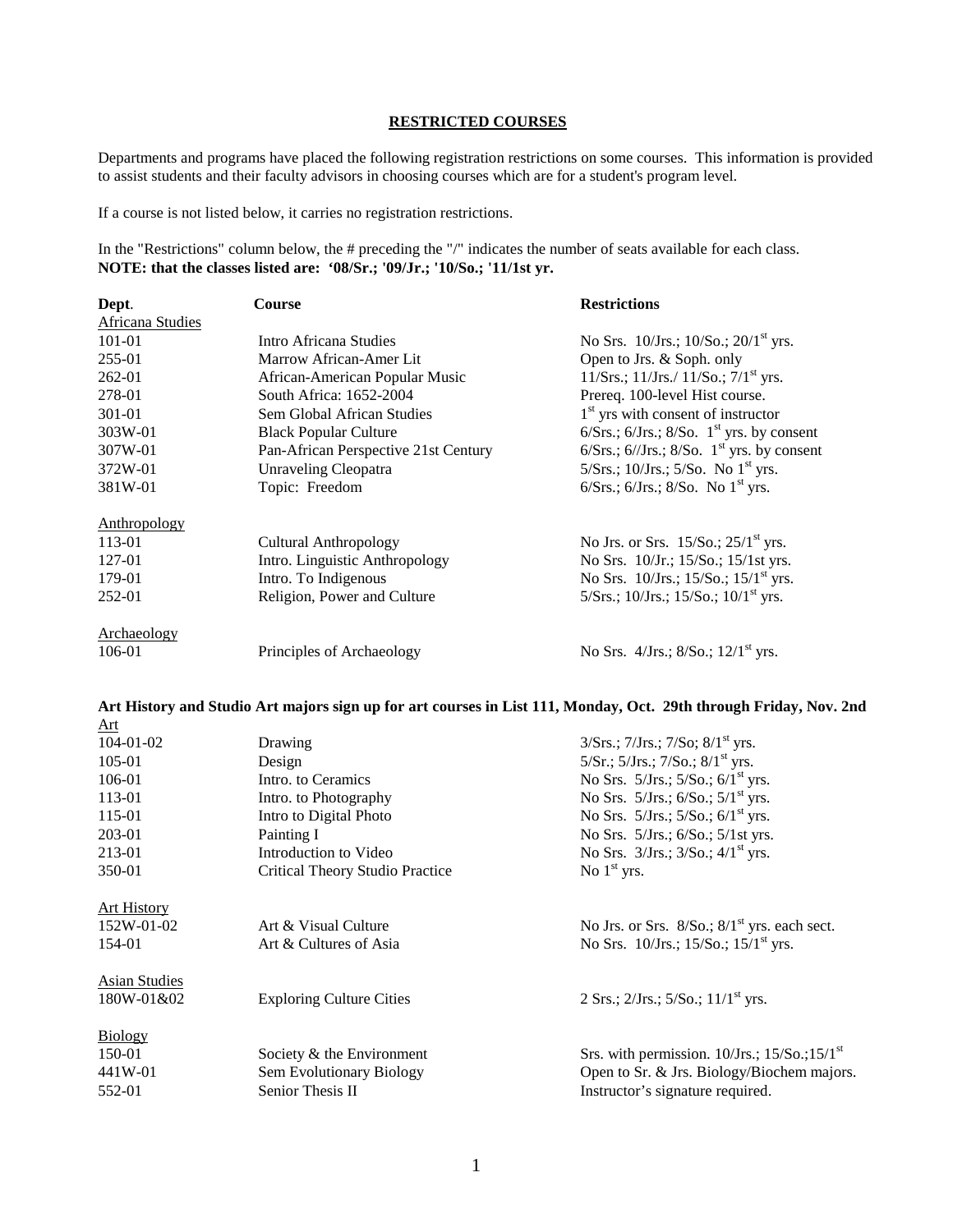| <b>Classics</b>           |                                                                      |                                                         |
|---------------------------|----------------------------------------------------------------------|---------------------------------------------------------|
| 260-01                    | Power & Corruption/Rome                                              | No Srs. $10/Jrs$ ; $15/So$ ; $15/1st$ ys.               |
| 280-01                    | <b>Ancient Comedy</b>                                                | 5/Srs.; 10/Jrs.; 15/So.; 10/1 <sup>st</sup> yrs.        |
| 372W-01                   | <b>Unraveling Cleopatra</b>                                          | $5/Srs$ .; $10/Jrs$ .; $5/So$ . $1st$ yrs. with consent |
|                           |                                                                      |                                                         |
| Communication             |                                                                      |                                                         |
| 101-01                    | Introduction to Communication                                        | 2 Srs.; $4/Jrs.$ ; $16/So.$ ; $16/1st yrs.$             |
| 210-01                    | Rhetorical Act                                                       | 1/Sr.; $1/Jr$ .; $8/So$ .; $8/1st$ yrs                  |
| 230-01                    | <b>Small-Group Communication</b>                                     | $2/Srs$ .; 15/Jrs.; 20/So.; 3/1 <sup>st</sup> yrs.      |
| 310-01                    | Media Form and Theory                                                | 16/Srs.; 20/Jrs.; 4/So. No $1st$ yrs.                   |
| 365-01                    | Persuasion                                                           | 15/Srs.; 15/Jrs.; 10/So. No $1^{st}$ yrs.               |
|                           |                                                                      |                                                         |
| Comparative Lit.          |                                                                      |                                                         |
| 190W-01                   | Fiction and Identity                                                 | No Jrs. or Srs. $8/So.; 8/1st$ yrs.                     |
| 255-01                    | Marrow African-Amer Lit                                              | Open to Jrs. & Soph. only                               |
| 297-01                    | Intro. Literary Theory                                               | Not open to $1st$ yrs.                                  |
| 334-01                    | Sem 18 <sup>th</sup> C Novel/Engl/France                             | $6/Srs$ .; $6/Jrs$ . No soph or $1st$ yrs.              |
| 360-01                    | Proust                                                               | Not open to $1st$ yrs.                                  |
|                           |                                                                      |                                                         |
| <b>Critical Languages</b> |                                                                      |                                                         |
| 120-01-02                 | Second Term Italian                                                  | Srs. require instructor's signature.                    |
| 122-01                    | Second Term Swahili                                                  | Self instruction course. See M.                         |
|                           |                                                                      | Barth by 4:00 p.m. $1st$ day of classes.                |
| Dance                     |                                                                      |                                                         |
| 142-01                    | Performance                                                          | Instructor's signature required.                        |
| 180-01                    | Sound, Movement, Creativity                                          | $4/Sr$ .; $4/Jr$ .; $4/So$ .; $4/1st$ yrs.              |
| 203-01                    | <b>Movement Analysis</b>                                             | $5/Srs$ .; $5/Jrs$ .; $5/So$ . No $1st$ yrs.            |
| 204-01                    | Pilates for Dance                                                    | $4/Srs$ .; $6/Jrs$ .; $6/So$ . No $1st$ yrs.            |
|                           |                                                                      |                                                         |
| Economics                 |                                                                      |                                                         |
| 101-01-04                 | Issues in Microeconomics                                             | No seniors at prereg. Srs. register in Jan.             |
| 265-01&02                 | <b>Economic Statistics</b>                                           | Not open to Srs. and those who have taken               |
|                           |                                                                      | Math 253.                                               |
| 560-01-04                 | <b>Research Seminar</b>                                              | Instructor's signature required.                        |
|                           |                                                                      |                                                         |
|                           |                                                                      |                                                         |
| Education                 |                                                                      |                                                         |
| 230-01                    | Intermediate Sign Language                                           | 5/Srs.; 5/Jrs.; 4/So.; $4/1$ <sup>st</sup> yrs.         |
| 301-01                    | Sem Teach Engl ESOL Students                                         | Requires B. Britt-Hysell's signature.                   |
| 310-01                    | <b>Educ Field Experience</b>                                         | Requires Prof. Mason's signature.                       |
| 333-01                    | <b>Instructional Communication</b>                                   | Requires Prof. Mason's signature.                       |
| 350W-01                   | Ethnography Learning Environment                                     | Requires Prof. Mason's signature.                       |
| 370-01                    | <b>Education Practicum</b>                                           | Requires Prof. Mason's signature.                       |
|                           |                                                                      |                                                         |
| English<br>150W-01-04     |                                                                      | Open to $1st$ years only                                |
|                           | Intro. Literary Study                                                |                                                         |
|                           | 200-level courses and above, please see catalogue for prerequisites. |                                                         |
| 204W-01                   | The Study of Poetry                                                  | No Seniors.                                             |
| 205-01                    | The Study of the Novel                                               | No Srs. 10/Jrs.; 15/So. 15/1 <sup>st</sup> yrs.         |
| 206W-01                   | The Study of Drama                                                   | No Srs. 10/Jrs.; 10/Jrs. & So.                          |
| 225-01                    | Shakespeare                                                          | No Srs. $10/N$ on Jr. majors; $20/So$ .; $10/1st$ yrs.  |
| 228-01                    | Milton                                                               | Not open to $1st$ yrs.                                  |
| 255-01                    | Marrow African-Amer Lit                                              | Open to Jrs. & Soph. only                               |
| 256-01                    | Amer Lit 19 <sup>th</sup> Century                                    | Srs. with permission. Not open to students              |
|                           |                                                                      | who have taken English 257.                             |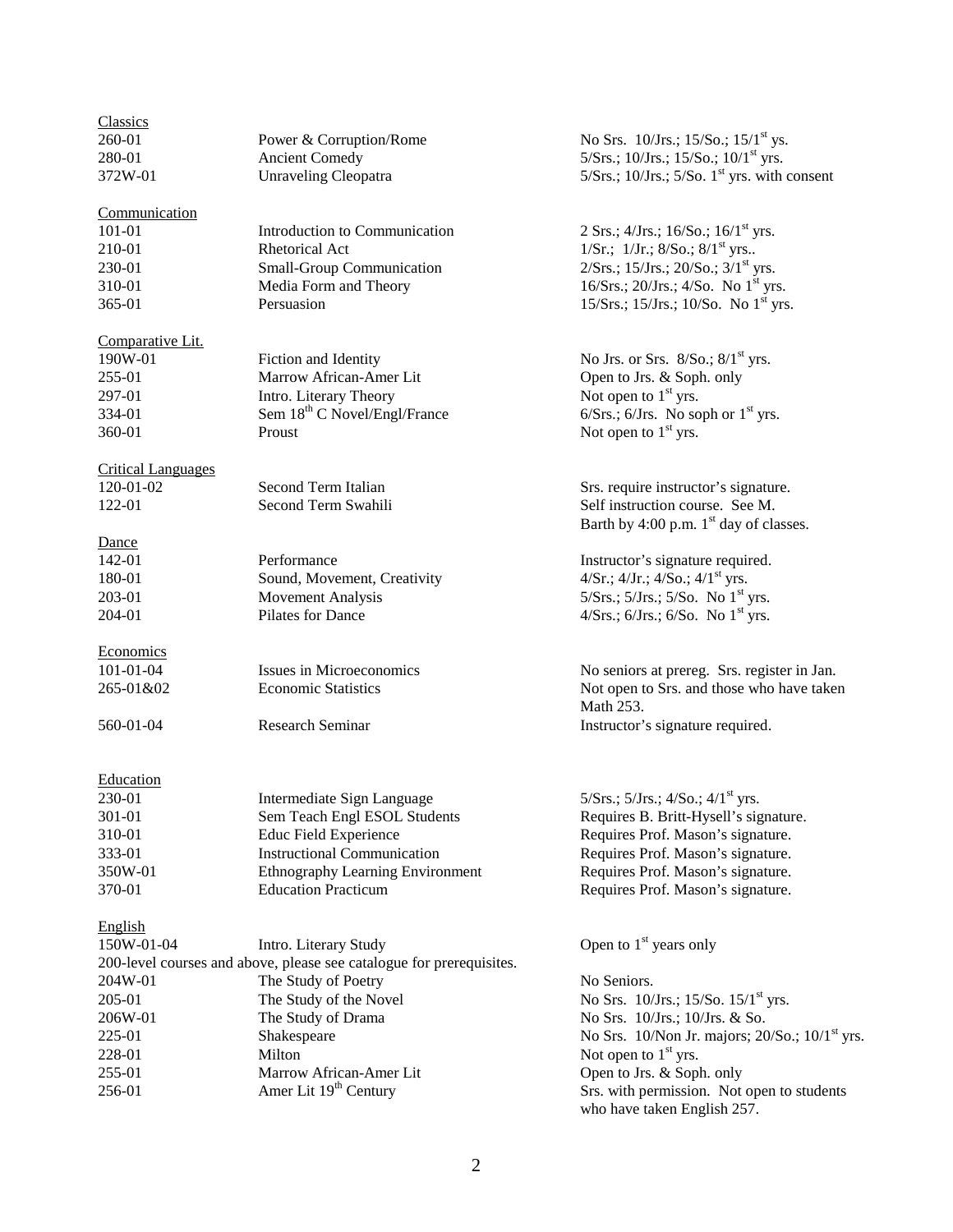| 280-01                               | Chaucer                                                      | 30/Srs., Jrs. & So. and $10/1st$ yrs. with<br>AP 4 or 5. |
|--------------------------------------|--------------------------------------------------------------|----------------------------------------------------------|
| 297-01                               | Intro. Literary Theory                                       | Not open to $1st$ yrs.                                   |
| 300-level                            | Prereq: a 200-level course in literature                     |                                                          |
| 334-01                               | Sem 18 <sup>th</sup> C Novel/Engl/France                     | $6/Srs$ .; $6/Jrs$ . No soph or $1st$ yrs.               |
|                                      |                                                              |                                                          |
| 400-level                            | Prereq: 3 courses in literature.                             | Juniors & Seniors only.                                  |
| 500-level                            | Senior Projects                                              | Seniors majors only.                                     |
| <b>English/Creative Writing</b>      |                                                              |                                                          |
| 215-01-02                            | Intro. Creative Writing                                      | No Srs. $4/Jrs$ ; $6/So$ ; $6/1st$ yrs. each             |
|                                      |                                                              | sect. Prereq. 150 or 204                                 |
| 224-01                               | Playwriting                                                  | $4/Srs., 3/Jrs.; 2/So, 2/1st yrs. 5 majors.$             |
| 304-01                               | Intermediate Creative Writing: Poetry                        | Prereq. ENCRW 215 and Engl 204                           |
| 305-01                               | Interm. Creative Writg.-Fiction                              | Prereq. ENCRW 215 and Engl 205                           |
| 309-01                               | <b>Creative Non-Fiction Workshop</b>                         | Prereq. ENCRW 215 and 200-level lit course               |
|                                      |                                                              |                                                          |
| 419-01                               | Seminar Creative Writing                                     | Open to Sr. ENCRW majors/minors<br>Prereq. 304 or 305.   |
| <b>Environmental Studies</b>         |                                                              |                                                          |
| 150-01                               | Society & the Environment                                    | Srs. with permission. $10/Jrs$ ; $15/So$ ; $15/1st$ yrs. |
| 290-01                               | Nature and Technology                                        | 10/Srs.; 10/Jrs.; 10/So.; 10/1 <sup>st</sup> yrs.        |
|                                      |                                                              |                                                          |
| French                               |                                                              |                                                          |
| 334-01                               | Sem 18 <sup>th</sup> C Novel/Engl/France                     | $6/Srs$ ; $6/Jrs$ . No soph or $1st$ yrs.                |
| Geosciences                          |                                                              |                                                          |
| 112-01                               | Ocean Science                                                | Open to $1st$ yrs only.                                  |
| 116-01                               | Forensic & Medical Geology                                   | No Jrs. or Srs. $8/So$ ; $16/1st$ yrs.                   |
|                                      |                                                              |                                                          |
| Government                           |                                                              |                                                          |
| 112W-01&02                           | <b>Comparative Politics</b>                                  | Jr. & Sr. non-majors must have instructor's              |
|                                      |                                                              | signature. $8/So$ ; $8/1st$ yrs. each section.           |
| 114-01-02                            | <b>International Relations</b>                               | Jr. & Sr. non-majors must have instructor's              |
|                                      |                                                              | signature. $20/So$ .; $20/1st$ yrs. each section.        |
| 116W-01&02                           | <b>American Political Process</b>                            | Jr. & Sr. non-majors must have instructor's              |
|                                      |                                                              | signature. 8/So.; 8/1 <sup>st</sup> yrs. each section.   |
| 117-01-02                            | <b>Intro Political Theory</b>                                | Jr. & Sr. non-majors must have instructor's              |
|                                      |                                                              | signature. $20/So$ .; $20/1st$ yrs. each section.        |
| 117W-03                              | Intro. Political Theory                                      | Jr. & Sr. non-majors must have instructor's              |
|                                      |                                                              | signature. $8/So.; 8/1st yrs.$                           |
| 319W-01                              | Seminar: Topic: Confronting Crisis                           | See Dawn Woodward (Govt Dept. Office)                    |
| <b>History</b>                       |                                                              |                                                          |
| <b>ALL 100-LEVEL HISTORY COURSES</b> |                                                              | 2 Srs.; $2/Jrs.$ ; $5/So.$ ; $11/1st yrs.$               |
|                                      | 200-level courses: Prerequisite: A 100-level History course. |                                                          |
|                                      |                                                              |                                                          |
| 401W-01                              | Sem. American History                                        | History majors only.                                     |
| <b>Hispanic Studies</b>              |                                                              |                                                          |
|                                      | All 100- level proseminar Spanish Courses (except 135)       | 4 Srs. & Jrs.; $6/So$ .; $6/1st$ yrs. each course        |
| 200W-01-02                           |                                                              | 4 Srs. & Jrs.; $6/So$ .; $6/1st$ yrs. each sect.         |
|                                      |                                                              |                                                          |
| <b>Music</b>                         |                                                              |                                                          |
| 109-01                               | <b>Fundamental Theories Music</b>                            | No Seniors.                                              |
|                                      |                                                              |                                                          |

To sign up for Applied or Solo Performance – See Kim Carroll in the Music Dept. (List 111)